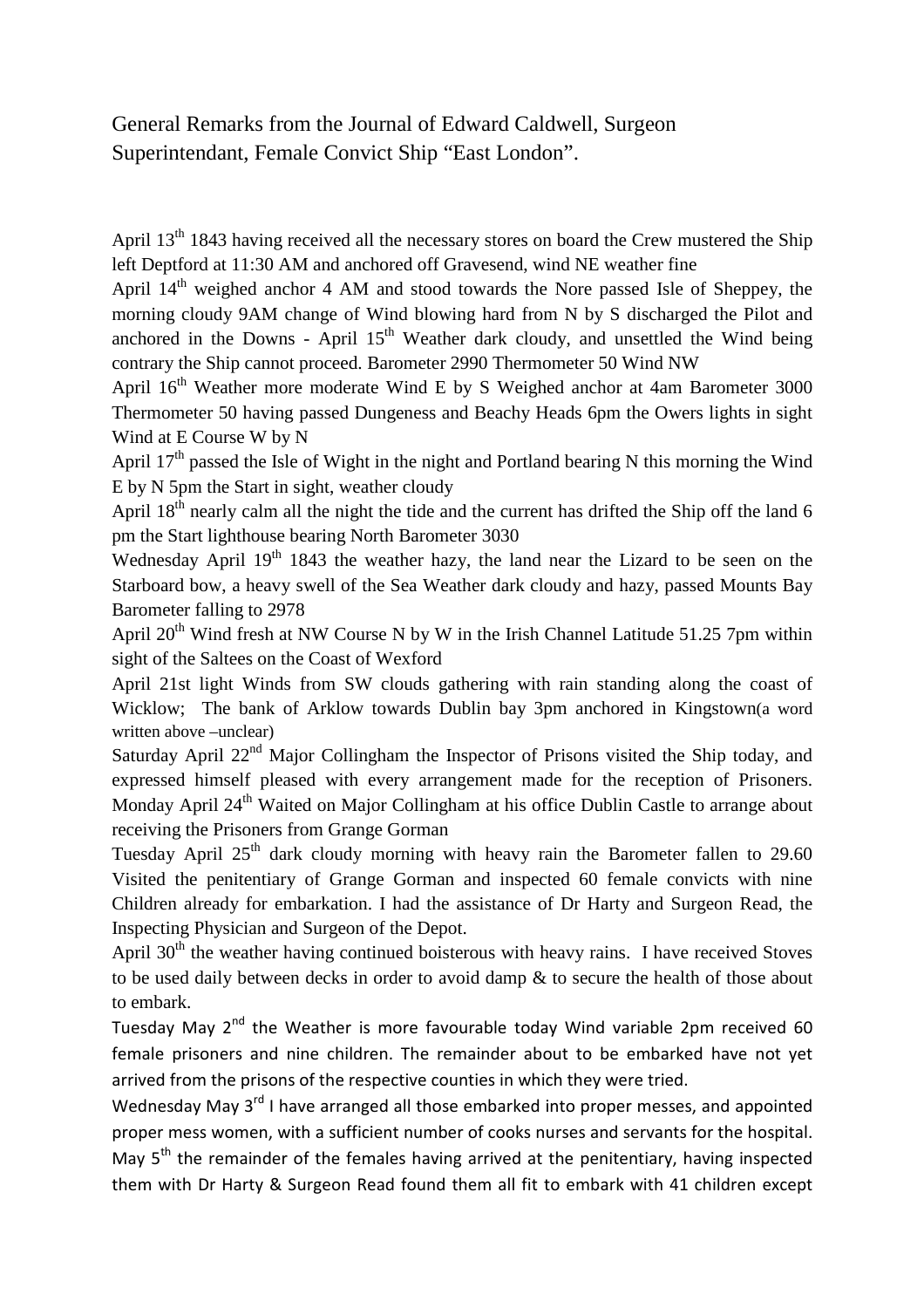Mary Healy whose case is detailed No 1 of this journal, whose character has been very bad, whilst an inmate of this prison as a confirmed malinger having examined her chest having felt satisfied with the sounds of the chest we concurred in opinion that this female might derive great advantage from the Sea Voyage and advancing into a more temperate climate.

Monday May  $8<sup>th</sup>$  morning cloudy, Wind S everything necessary for the Voyage being ready Major Collingham came on board with the Lord Lieutenant's Warrant to discharge the Ship in order to proceed upon her Voyage. The agent for Transports came subsequently. Mustered the Crew of the Ship. Wrote to the Comptroller for victualling HM Navy and to the Inspector General `? a. a

Wednesday May 10<sup>th</sup> 1843 6am weighed anchor Wind S.E.1/2 E. morning cloudy tacked repeatedly today to get clear of the land. Thursday May  $11<sup>th</sup>$  Weather mild & hazy Wind S by E prescribed for 15 patients today chiefly from Sea Sickness 8pm the night looks dark and heavy Wind W by S heavy rain Barometer falling.

Saturday May  $13<sup>th</sup>$  Weather cloudy and unsettled Wind W. Ship off St David's Head endeavouring to make Cape Clear. the women and children suffering much from Sea Sickness, breakers on the lee quarter Sea high.

Monday May 15<sup>th</sup> Wind high at SW Barometer 2945 the day being dry over head had all bedding removed on deck Latitude 5058 Tuesday May  $16<sup>th</sup>$  dark weather & heavy sea Wind W.N.W. Latitude 4919 Mary Harrowhile No 95 from the County of Tipperary was delivered of a female child both doing well, supplied clothing

Thursday May 18<sup>th</sup> Wind S.W. less violent Barometer 3062 7pm Catherine Carroll having been accused of levity of conduct towards one of the men made an attempt to destroy life by hanging. She was immediately released before life was exhaust. She is doing well.

Friday May  $19<sup>th</sup>$  high Winds constant rain Barometer 2950 this day the last of the fresh beef was served out and a piece? of Salt Beef marked AH containing 38 pieces one Barrel of Pork marked A1 58 pieces. the convicts all supplied with an abundance of Water. May 23<sup>rd</sup> Wind continued high to W.S.W. with heavy rain. I have directed my principal attention to the dry scrape of the decks bed places bedding and clothes, distributed bags and towels to each female. William Lyons Age 3 years fell down the Main ladder received a fracture of the forearm caused by the carelessness of his Mother Mary Lyons No 91 May 28<sup>th</sup> Wind N.E. the bedding dry and well aired supplied the eldest 5 boys and 12 girls with suitable clothing. Alice Fitzsimons a woman of delicate constitution and nervous temperament complained of vagus Headache, pains of the back and loins. June  $1^{\text{st}}$  weather moist Wind West I have great difficulty in inducing the women to keep the deck dry having detected those persons washing below today. Fitzsimons has been removed to the Hospital. June  $4<sup>th</sup>$  9pm anchored in Funchal Roads Madeira weather has been variable with squalls, Wrote to the Vice Consul for a supply of water to enable us to proceed on her Voyage. June  $5<sup>th</sup>$  received 15 tons of Water purchased for the use of those confined in the Hospital my own expense. Vegetable sufficient to last for a fortnight. June  $6<sup>th</sup>$  Wind E.N.E. having obtained 15 tons of Water on board sailed from Madeira. June 12<sup>th</sup> Latitude 2009N Thermometer 68. I have given lemon juice and sugar since the Ship arrived Madeira to be discontinued, except to those the most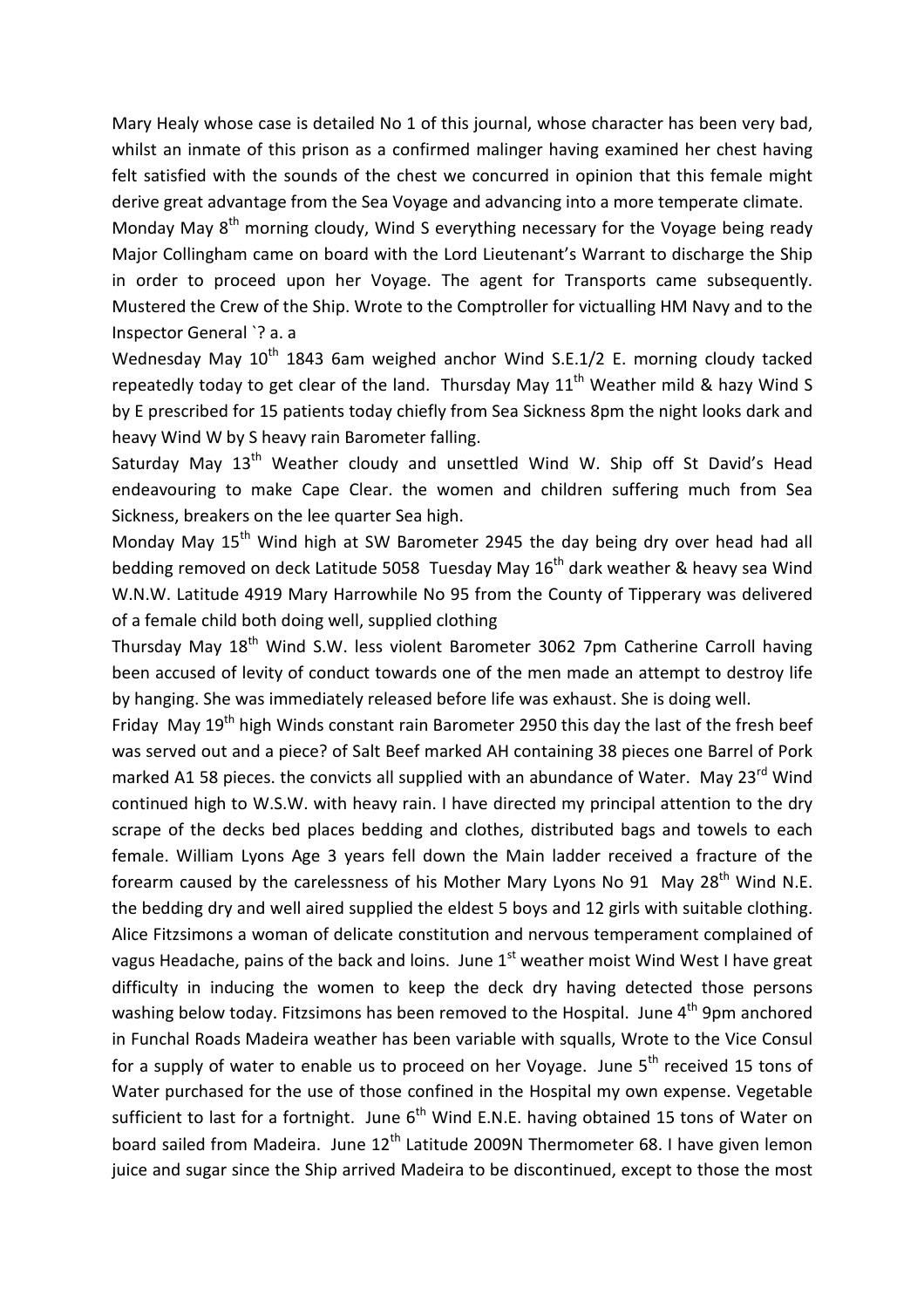deserving, the others having declined taking the allowances prescribed by the printed Instructions. June 14<sup>th</sup> morning cloudy Thermometer 76 Barometer 3010 Latitude 1308 The island of San Antonio one of the largest of the Cape de Verde Islands laying East. served out the usual supply of Lemonade, no increase in the Sick List. June  $16<sup>th</sup>$  Thermometer 80 Barometer 3005 Latitude 17N four cases now in the Hospital. Fitzsimons and Healy convalescent. I have the Windsails in constant use in fore main and after hatchways.

Monday July 3<sup>rd</sup> Barometer 3010 Thermometer 76 three Patients have been admitted into the Hospital, served out a moderate supply of preserved Meat and Rice with a small quantity of Port Wine. Mary Healy was seized with rigors, complains today with pains of the Chest increased Diarrhoea and abdominal tenderness. In order to afford amusement and occupation to the females I distributed to each a Supply of printed Calico for the purpose of keeping the Mind employed and black worsted for the purpose of Knitting.

July 5<sup>th</sup> distributed a change of body linen and Calico Jackets to each female Latitude 1 23N the Children all attended to daily at their Schools. Many complaints against Bridget Carey for using improper language having suffered from Scrofula and Diarrhoea since her embarkation I have not put her into confinement. Monday July  $10^{th}$  Sky dark with rain Barometer 3015 Thermometer 73 Latitude 13 7 S I have order 15 Pints of Oatmeal to be supplied to the Children and older woman checquing their allowance of Salt Meat and substituting preserved Meat & Rice July 12<sup>th</sup> Thermometer 73 Latitude 7 28S Eliza Higgins No 120 was delivered of a female Child after 4 hours labour. The Ship continues healthy. Catherine Brady Age one year in a state of great exhaustion extremities oedematous, unable to take any sustenance, the mother being unable to attend to it it was received into the Hospital. July 14<sup>th</sup> Higgins Child died of Convulsions. Catherine Brady of Atrophy Anasacra. Mary Healy died in a very advanced state of Phthisis Pulmonalis and Diarrhoea July  $1<sup>st</sup>$ Latitude 2132S Joanna Wilmott was received into the Hospital with Diarrhoea today having suffered from general ill health since she left her prison at Limerick last May1st. July  $18<sup>th</sup>$ Latitude 2230 S I direct my attention to keeping the decks berths well ventilated, full use of Chloride of Lime July 19<sup>th</sup> Catherine Murray attempted to destroy life by hanging at 9pm I released her immediately and restored her. July  $21<sup>st</sup>$  died Joanna Willmot from Diarrhoea Case No 10 in this Journal having suffered from Sea Sickness in the early part of the Voyage was placed upon the Sick List on the  $15<sup>th</sup>$  day of June I removed her infant from her and placed it under the care of another nurse. She suffered laterly from Convulsions, some advantage was derived from Opium combined with Camphor. Enemata Mercurial Ointment Camphorad rubbed over the abdomen Blisters ? Lat 27.58 S

July  $31<sup>st</sup>$  Latitude 35.12 S, the health of the Convicts has been tolerably good having a good Supply of Water, Wind S.E. being ten degrees westward? Longitude of the Cape of Good Hope I thought it advisable to proceed on our destination without delay as several days would be lost in bearing into the Cape as the Wind is N.W. Made all sail for Hobart Town, Bridget Carey age 40 having suffered from Scrofula and Diarrhoea laterally Anasarca Ascetis. She suffered from Sea Sickness, loss of appetite and great debility. Augt  $2^{nd}$  Latitude 34.55 S, died John Fitzgerald alias Farrell Age 4 months from debility Marasmus and Anasarca. he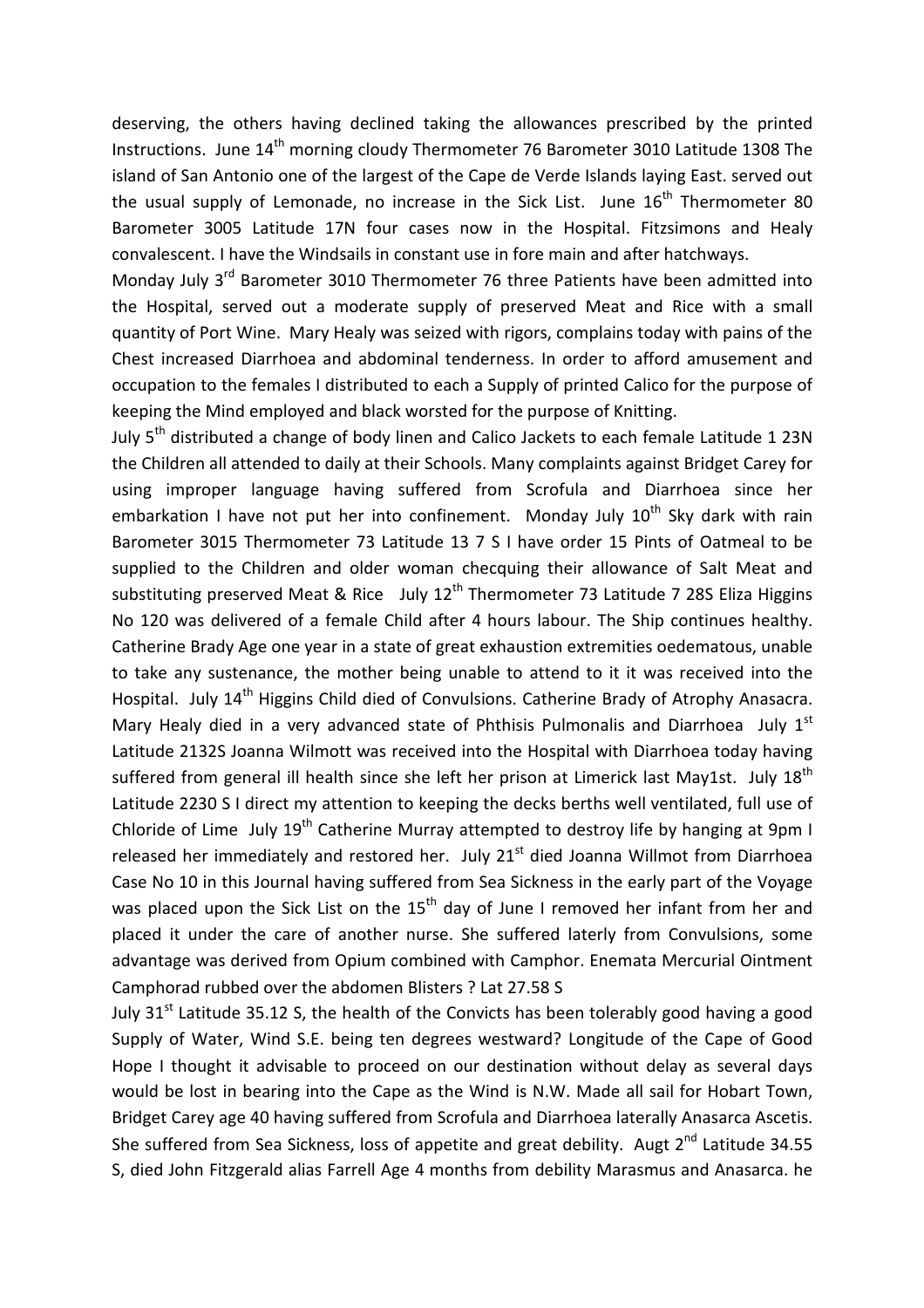was much reduced from the time of embarkation caused by the illness of his Mother being unable to supply its natural food this Child was very much reduced. August  $3^{rd}$  Latitude 3411 S died Catherine Murray Age 40 years who had been in the Hospital under treatment since the 19<sup>th</sup> with Diarrhoea. She was represented to have had a dissolute kind of life and to have been in a constant state of intoxication before conviction, in a fit of delirium she attempted to destroy herself by hanging.

August  $4<sup>th</sup>$  Latitude 3414, died Mary Spillane age 70 an infirm old woman, without disease, chiefly from debility, laterally became oedematous, in the early part of the Voyage I received her into the Hospital from whence she was discharged June  $10<sup>th</sup>$ 

August 15<sup>th</sup> Latitude 38 S, died Mary Wolfe alias Wilmott Age 13 months this Child suffered from Marasmus from want of proper support, Abdomen tumid extremities cold and oedematous, for the last week lay in a torpid state, Convulsions for the last 24 hours. August 17<sup>th</sup> died M Gannon alias Mary Gardner Marasmus caused by bad care and bad nurturing in the early part of the Voyage suffered from inflammation of the Chest from which she recovered, laterally from Diarrhoea oedema. 18<sup>th</sup> died Eliza Read age 13 months, this Child had been reduced to the lowest state of debility. I removed her from the berth of her careless Mother, under my own superintendence in the hospital. August 22<sup>nd</sup> Latitude 3830 S Longitude 60 E died Margaret Cowan Age 40 years a Woman of weak nervous temperament said to have been addicted to the free use of Spirits and tobacco of careless and filthy habits. Symptoms of hydrothorax oedematous swelling of the lower extremities for three days past She suffered from Diarrhoea; died suddenly from effusion in the Pericardium August  $23^{rd}$  Latitude 3850 South Longitude 64 E, the weather is becoming severe, high Winds with rain. Thermometer 59 at Noon 55 in the Morning. I have daily a supply of swinging stoves between decks to keep the berths and the decks dry ?there? full ventilation died Alice Brady alias Fitzsimons who suffered from fever in the early part of the Voyage was discharged July  $2<sup>nd</sup>$  in order to superintend her children. She laboured under great debility and mental depression extremities became oedematous ultimately with Diarrhoea. August  $25<sup>th</sup>$  a Gale of Wind with rain and sleet died Ann Rae Latitude 3840 S Longitude 67 42 E this person was received from the Belfast Infirmary convalescent from Erysipelas paralysis of the right hand and arm. She suffered from retention of urine but recovered from the use of the Catheter Tinctura Ferri Chloride Aug  $26<sup>th</sup>$  died Ellen Eccles Age 6 months this Child was healthy until seized with Symptoms of Pneumonia, requiring active treatment, it never recovered its strength. Maramus oedematory swelling of the abdomen and extremities with diarrhoea. August  $28<sup>th</sup>$  a.m. high Winds W.S.W. &? E.S.E. Island of St Paul's in Sight Latitude 3847 S Longitude 7747 E. died Ann Gannon from exhaustion, and Diarrhoea. She bore a bad character, but laterally became more amenable to the regulations, for the health of the prisoners August 29<sup>th</sup> the Gale of Wind continues unabated Thermometer 53. 50 the high Winds & Sea with the change of temperature, are very severe upon the women and children. died Catherine Garretty alias Manly having laboured under chronic Liver complaint with Dropsy. She drank freely of ardent Spirits before committal, and had habituated herself to the use of Opium. She suffered from